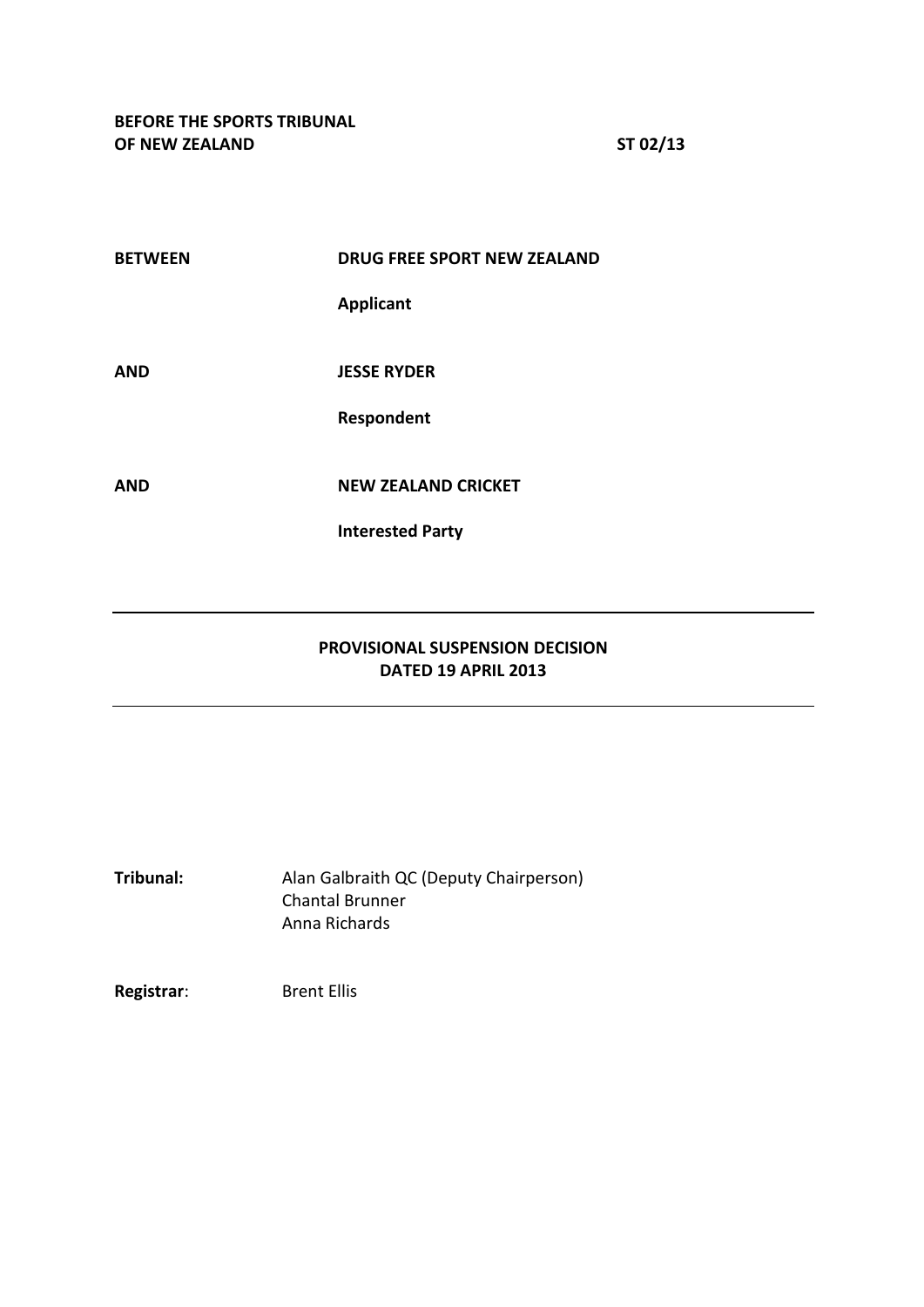- 1. Drug Free Sport New Zealand (DFS) filed an application dated 12 April 2013 seeking provisional suspension of Jesse Ryder under the provisions of the Sports Anti-Doping Rules 2013.
- 2. The application alleged that Jesse Ryder competed in a Ford Trophy match between the Wellington Firebirds and the Northern Knights on 24 March 2013 with the prohibited substances 1-Phenylbutan-2-amine and N, alpha-diethylbenzeneethanamine in his system.
- 3. Under the provisions of Rule 12.8, where there has been an A Sample Adverse Analytical Finding for a Specified Substance, the Tribunal may impose a provisional suspension where it considers there is a prima facie case that a violation has been committed and it is appropriate to impose a provisional suspension. The application for provisional suspension identifies the substances as falling within s6b of the 2013 Prohibited List, presumably as substances with similar chemical structure or biological effects as those substances listed in s6b. Section 6b deals with "stimulants" that are "specified substances".
- 4. In respect to the matter Jesse Ryder is represented by counsel, Andrew Scott-Howman. Jesse Ryder has, through his counsel, accepted that the Tribunal will impose a provisional suspension order and has requested that the order be made without a formal hearing being held. Drug Free Sport New Zealand has advised it has no objection to this. Accordingly the Tribunal hereby provisionally suspends Jesse Ryder pursuant to Rule 12.8 as from 19 April 2013.
- 5. During the currency of the order Jesse Ryder may not take part in any way in any event or activity organised, sanctioned or authorised by New Zealand Cricket (NZ Cricket) or any member organisation or club of NZ Cricket or any similar organisation signatory to the Sports Anti-Doping Rules.
- 6. Jesse Ryder has requested that his B sample be tested and this matter will be further progressed once the result of the B sample has been received.